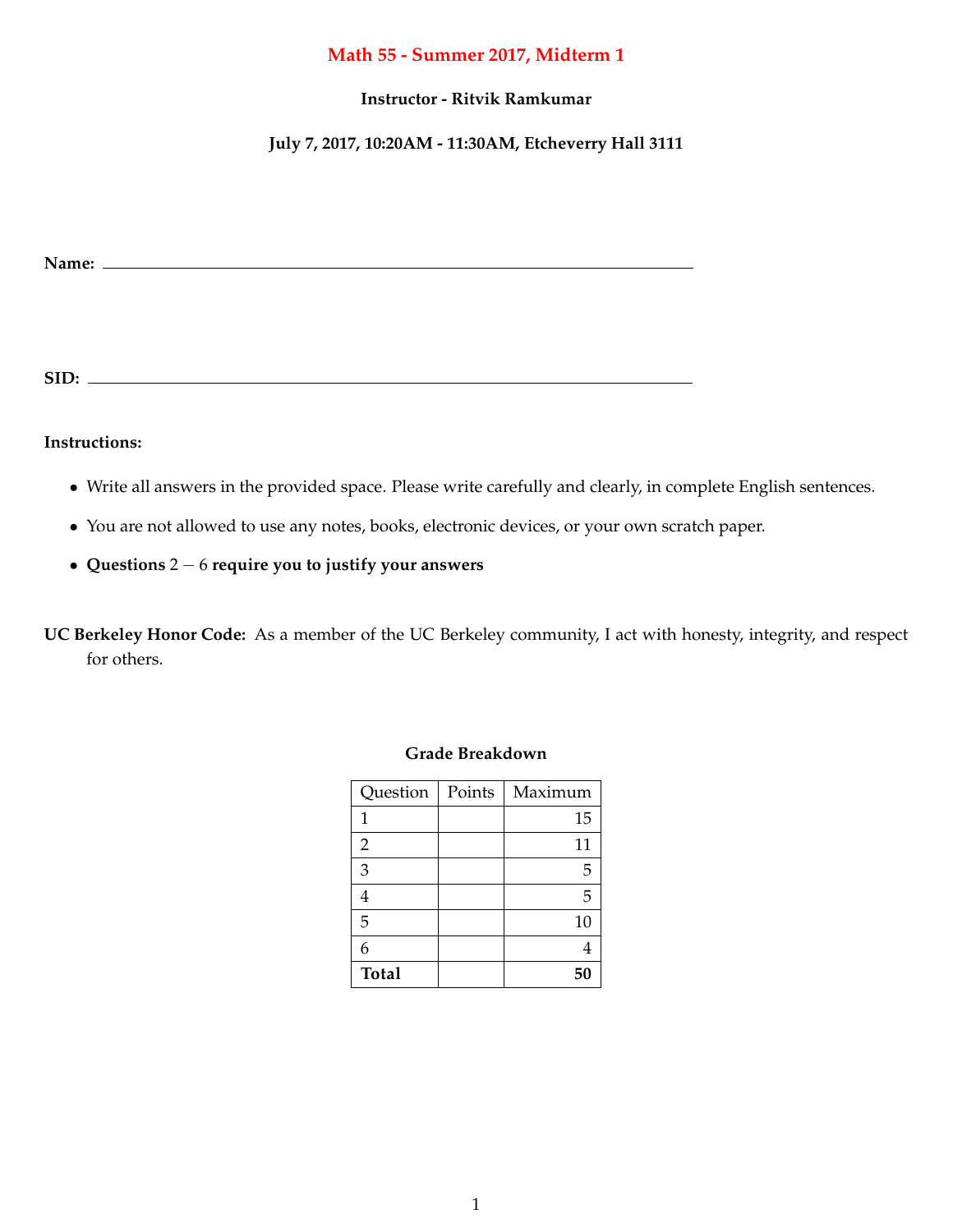- **1** State whether each of the following statements are True or False. There is no need to provide an explanation, and no credit will be given for explanations!
- **a** (**3 points**) If  $|A| = |B|$  and  $|C| = |D|$ , then  $|A \times B| = |C \times D|$ .

**b** (**3 points**)  $(\neg q \land (p \rightarrow q)) \rightarrow \neg p$  is a tautology.

**c** (**3** points)  $R - Q$  is countable.

**d** (**3** points) The function  $f : \mathbf{Z} \times \mathbf{Z} \longrightarrow \mathbf{Z}$  given by  $f(m, n) = 9n - 12m$  is onto.

**e** (**3** points) If  $\forall x \exists y P(x, y)$  is True, then  $\exists x \forall y P(x, y)$  is True.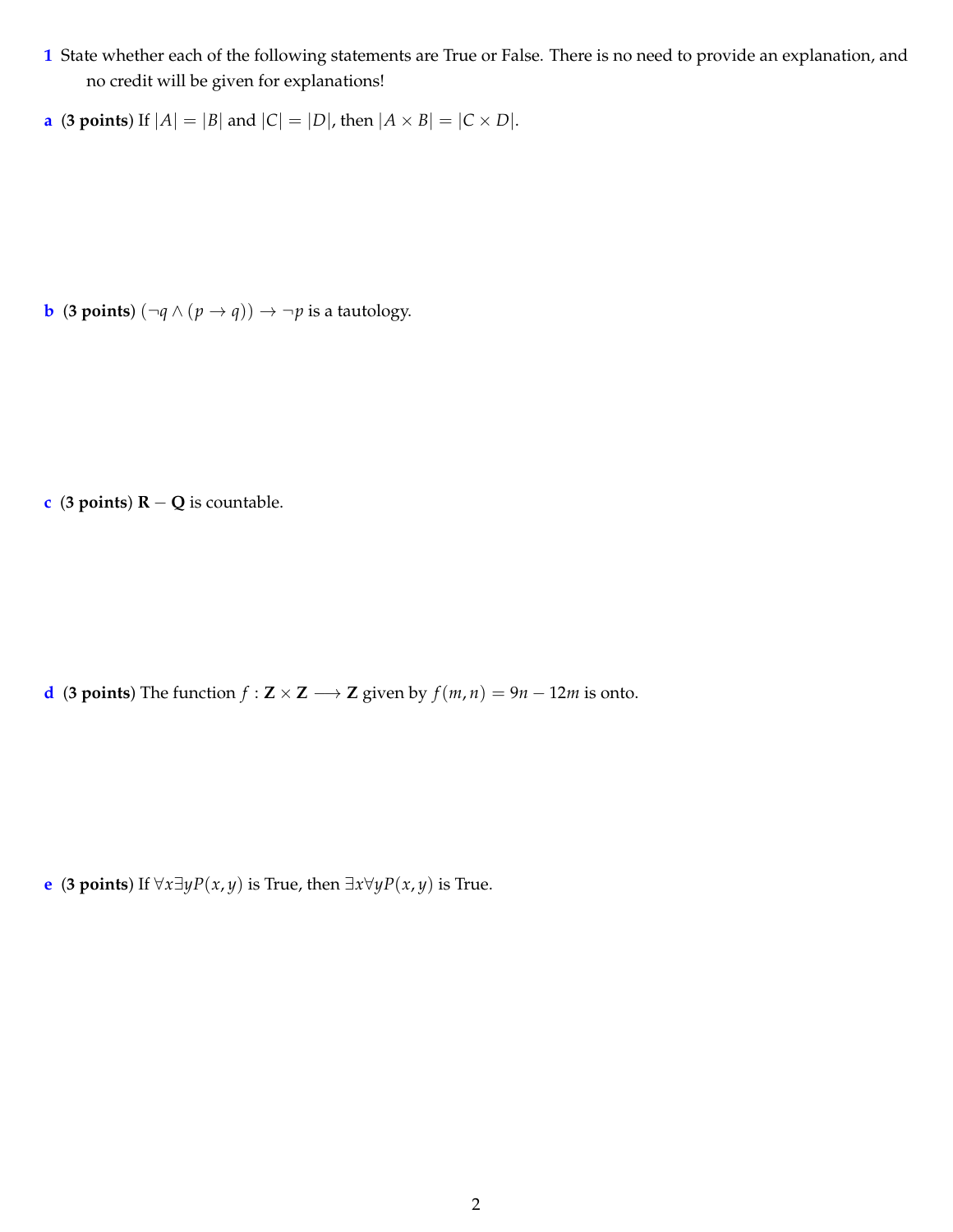**2a** (8 points) Use the Euclidean algorithm to solve the congruence  $9x \equiv 1 \text{ mod } 16$ 

**2b** (**3 points**) Solve the congruence  $9x \equiv 3 \text{ mod } 16$ .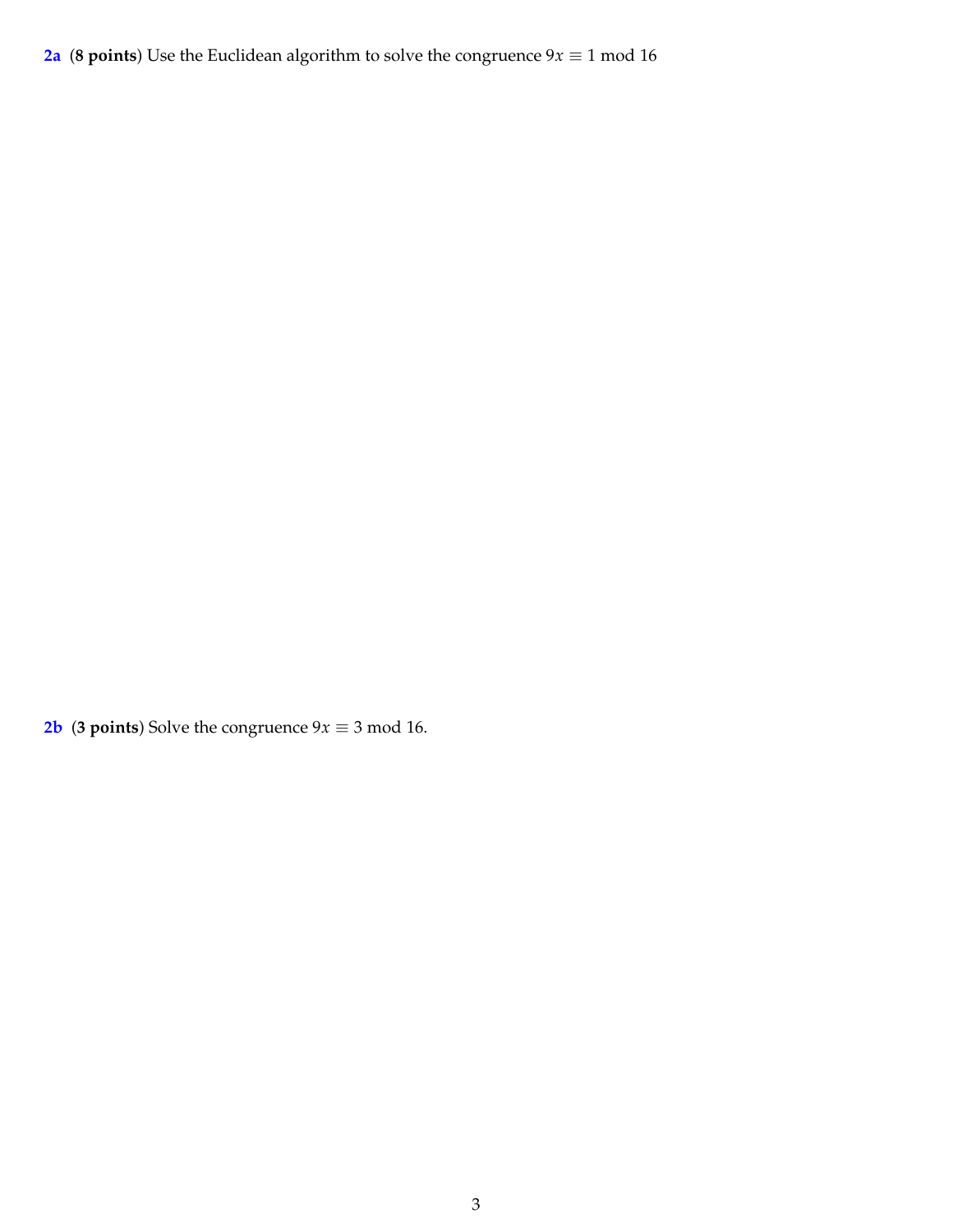- **3** The goal of this exercise is to compute  $11^{10^5}$  mod 13.
- **a** (3 points) Prove that if *r* is an integer such that  $10^5 \equiv r \mod 12$  then  $11^{10^5} \equiv 11^r \mod 13$

**b** (2 points) Find a suitable  $r$  and use it to compute  $11^{10^5}$  mod 13.

**4** (**5 points**) Determine whether  $\forall x(P(x) \rightarrow Q(x))$  and  $\forall xP(x) \rightarrow \forall xQ(x)$  are logically equivalent.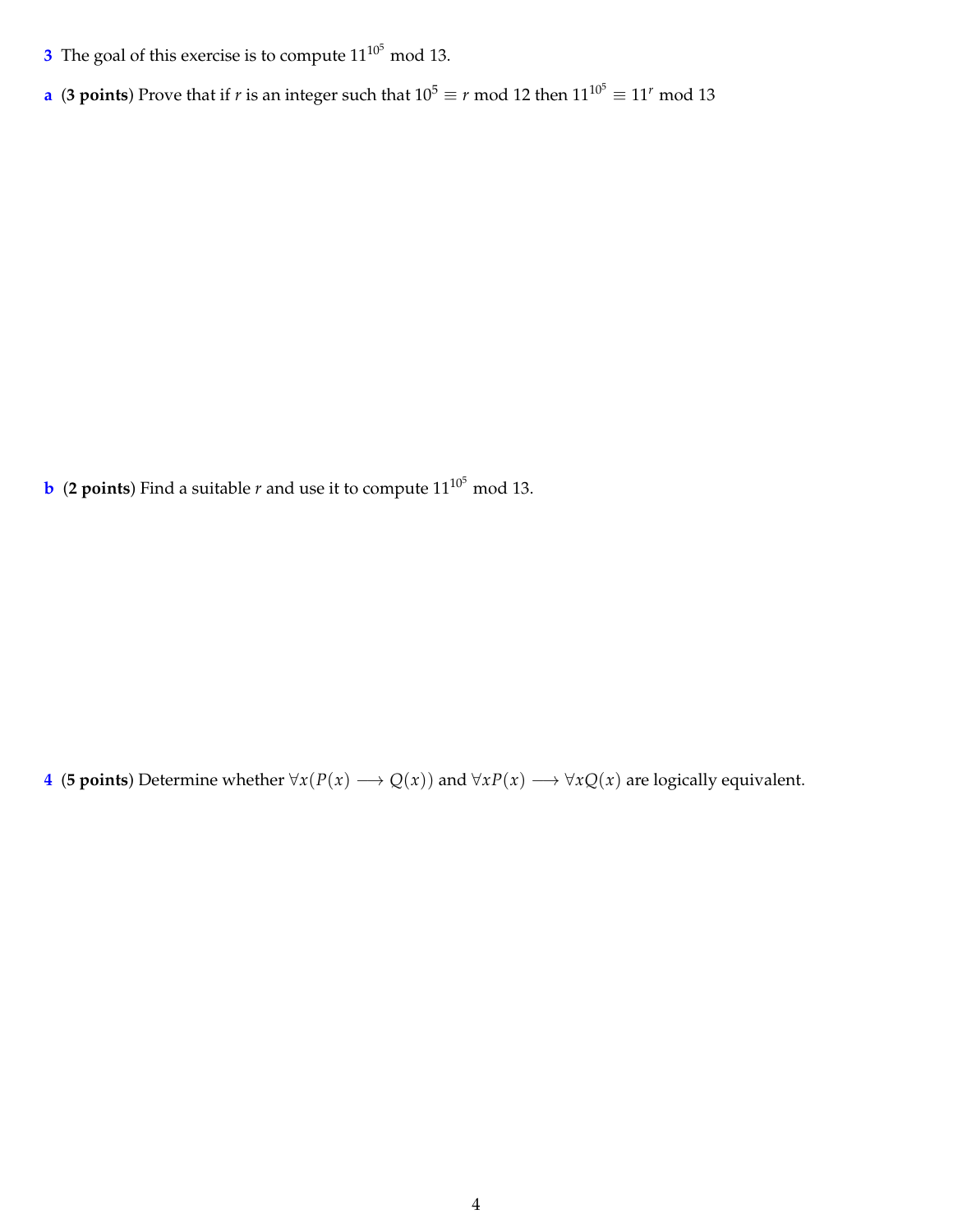**a** (5 points) Let *A*, *B* be finite sets. Prove that a function  $f : A \longrightarrow B$  is one-to-one iff  $|f(S)| = |S|$  for all subsets *S* of *A*.

**b** (**2 points**) Find the number of distinct functions from  $\{1, 2\} \rightarrow \{1, 2\}$ .

**c** (**3** points) Prove that the set of functions from  $\mathbb{Z}^+ \longrightarrow \mathbb{Z}^+$  is uncountable.